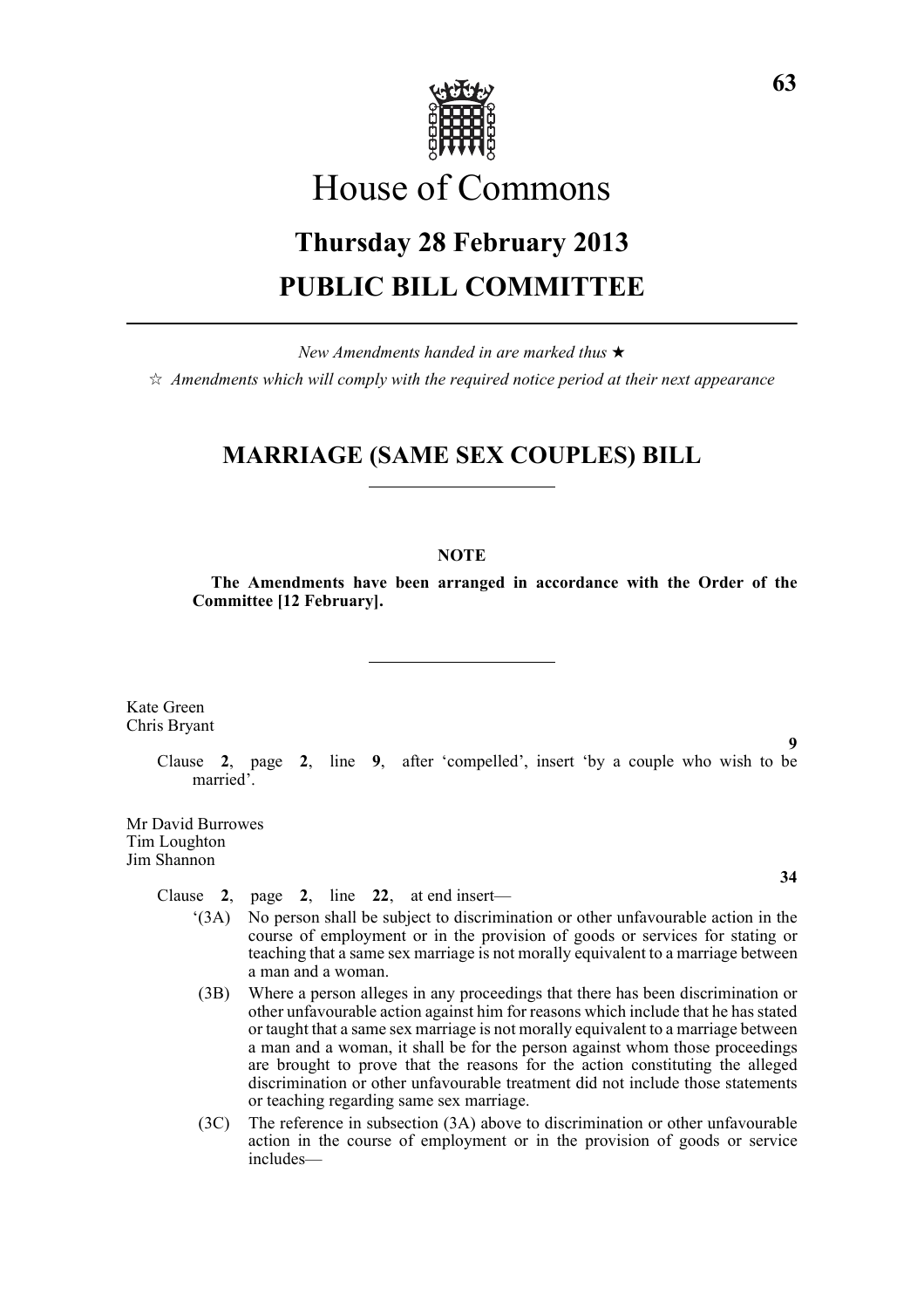- (a) discriminating by not concluding a contract of employment with the person stating or teaching that a same sex marriage is not morally equivalent to a marriage between a man and a woman,
- (b) discriminating by not concluding a contract for the provision of goods or services with the person stating or teaching that a same sex marriage is not morally equivalent to a marriage between a man and a woman,
- (c) not offering a benefit, whether financial or not, to the person stating or teaching that a same sex marriage is not morally equivalent to a marriage between a man and a woman that is or would be offered to a person stating or teaching that a same sex marriage is morally equivalent to a marriage between a man and a woman.'.

Mr David Burrowes Tim Loughton Jim Shannon

Clause **2**, page **3**, line **16**, at end insert—

'"compelled" includes, but is not limited to, the following activities:

- (a) the imposition of any penalties (whether civil or criminal),
- (b) the less favourable treatment of a person by a public authority, and
- (c) the intitiation of any legal action by way of a review,

in each case as a result of the exercise by a relevant governing or relevant religious organisation of functions relating to giving any consent or to refusing to give any consent provided for in sections 2, 4, 5, or 7 of this Act<sup>2</sup>

Mr David Burrowes Tim Loughton Jim Shannon

Clause **2**, page **3**, line **21**, leave out subsection (b).

Mr David Burrowes Tim Loughton Jim Shannon

Clause **2**, page **4**, line **13**, at end insert—

*"Marriage counselling etc.*

25B (1) A person does not contravene section 29 only because the person conducts—

- (a) a marriage preparation course,
- (b) a marriage counselling or guidance service, or
- (c) an agency to help people find a spouse,

and does not extend those services to marriages of same-sex couples.'.

**24**

**25**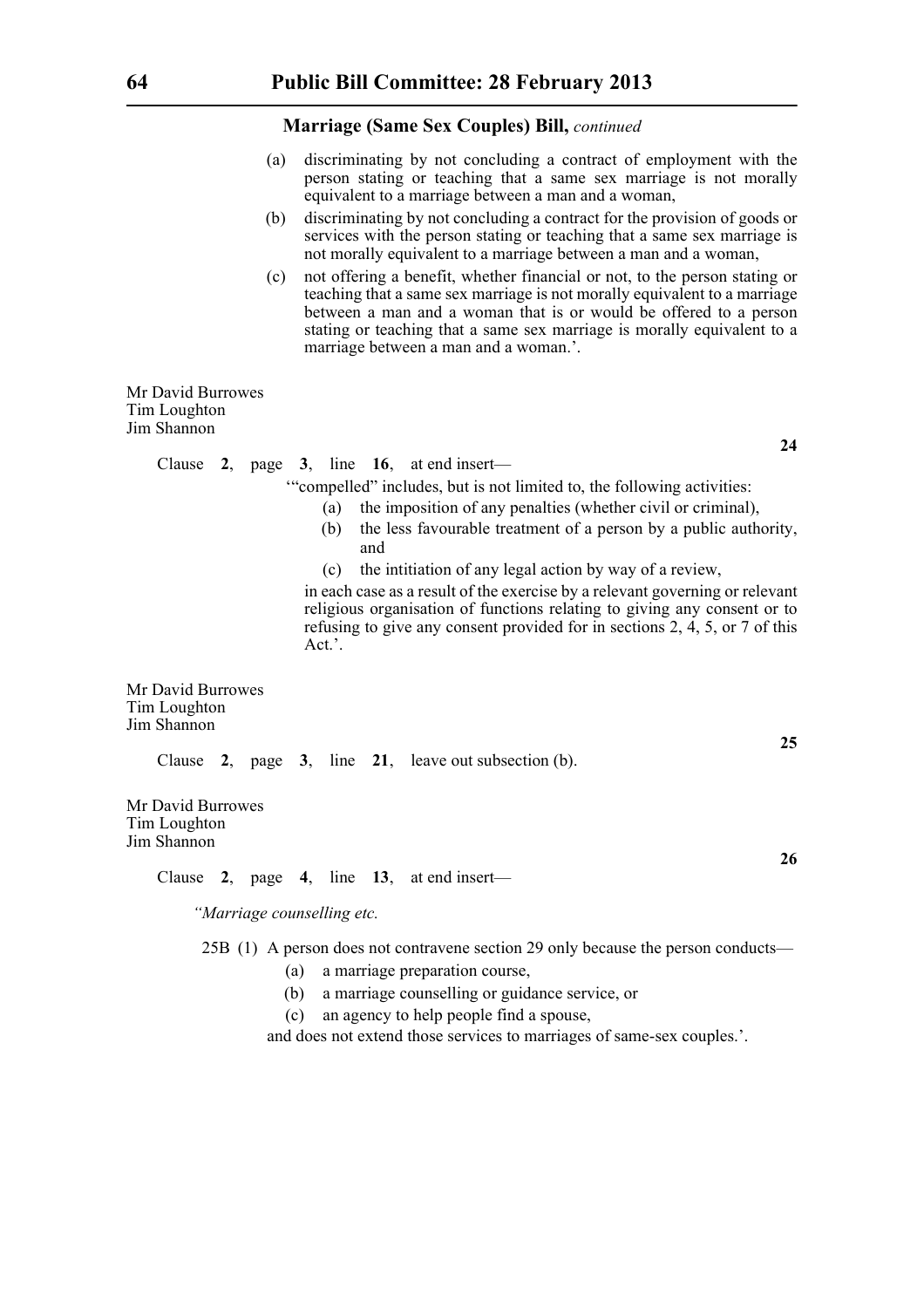Mr David Burrowes Tim Loughton Jim Shannon

Clause **2**, page **4**, line **13**, at end insert—

*'Marriage according to religious rites: Opt-in and opt-out activity*

25B (1) A person does not contravene section 29 only because the person—

- (a) refrains from undertaking an opt-in activity, or
- (b) undertakes an opt-out activity.
- (2) Expressions used in this paragraph and in section 2 of the Marriage (Same Sex Couples) Act 2013 have the same meaning in this paragraph as in that section.'.

Mr David Burrowes Tim Loughton Jim Shannon

Clause **2**, page **4**, line **13**, at end insert—

*'Religious premises: Trustees*

25B (1) A person who is the trustee of a trust for the advancement of religion does not contravene section 29 only because he refuses to consent to premises owned or controlled by the trust being used for marriages of same sex couples.'.

Mr David Burrowes Tim Loughton Jim Shannon

- Clause **2**, page **4**, line **13**, at end insert—
	- '(6) For the purposes of section 149 of the Equality Act 2010, no regard may be had by any public authority to any decision by a relevant governing authority or relevant religious organisation to give any consent or to refuse to give any consent provided for in sections 2, 4, 5, or 7 of this Act'.

Chris Bryant

 $\approx$  Schedule 1, page 18, line 7, leave out from beginning to end of line 12.

Kate Green Chris Bryant Stephen Williams Stephen Doughty

Clause **8**, page **8**, line **17**, leave out 'may' and insert 'shall'.

**2**

**27**

**28**

**43**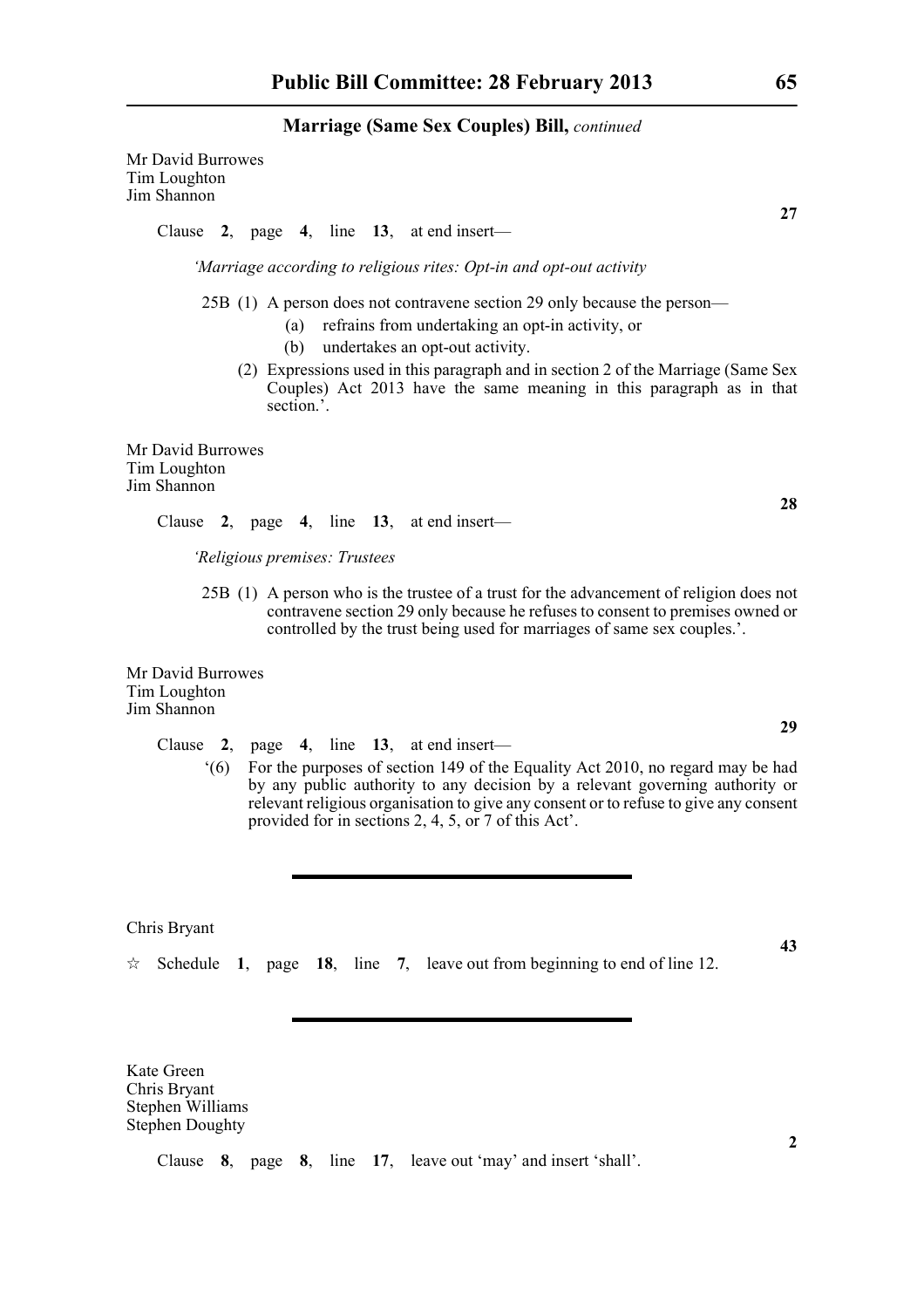|   | Kate Green<br>Chris Bryant<br>Stephen Williams<br><b>Stephen Doughty</b> |            |  |                                                                                         |                                                                                                                                                                          |
|---|--------------------------------------------------------------------------|------------|--|-----------------------------------------------------------------------------------------|--------------------------------------------------------------------------------------------------------------------------------------------------------------------------|
|   |                                                                          |            |  | Clause 8, page 8, line 20, leave out 'may' and insert 'shall'.                          | 3                                                                                                                                                                        |
|   | Dr Julian Huppert                                                        |            |  |                                                                                         |                                                                                                                                                                          |
|   |                                                                          |            |  | Clause 9, page 10, line 24, at end insert—                                              | 7                                                                                                                                                                        |
|   | (9)                                                                      | section-   |  |                                                                                         | Where a civil partnership formed under part 1, section 96 of the Civil Partnership<br>Act (Civil Partnership with former spouse) is converted into a marriage under this |
|   |                                                                          | (a)<br>(b) |  | the civil partnership ends on the conversion, and<br>Recognition Act 2004 was formed.'. | if both partners so elect, the resulting marriage is to be treated as having<br>subsisted since the marriage dissolved under Schedule 2 of the Gender                    |
| ☆ | Mr David Burrowes<br>Jim Shannon<br>Tim Loughton                         |            |  | Schedule 2, page 21, line 29, leave out paragraph 2.                                    | 41                                                                                                                                                                       |
| ☆ | Mr David Burrowes<br>Jim Shannon<br>Tim Loughton                         |            |  | Clause $11$ , page $10$ , line $41$ , leave out subsections (1) and (2).                | 39                                                                                                                                                                       |
|   | Mr David Burrowes<br>Jim Shannon<br>Tim Loughton                         |            |  |                                                                                         |                                                                                                                                                                          |
|   |                                                                          |            |  | $\star$ Schedule 4, page 26, line 9, leave out paragraphs 3 and 4.                      | 42                                                                                                                                                                       |
|   | Mr Rob Wilson                                                            |            |  |                                                                                         |                                                                                                                                                                          |
| ☆ |                                                                          |            |  | Schedule 4, page 26, line 14, leave out sub-paragraph (2).                              | 37                                                                                                                                                                       |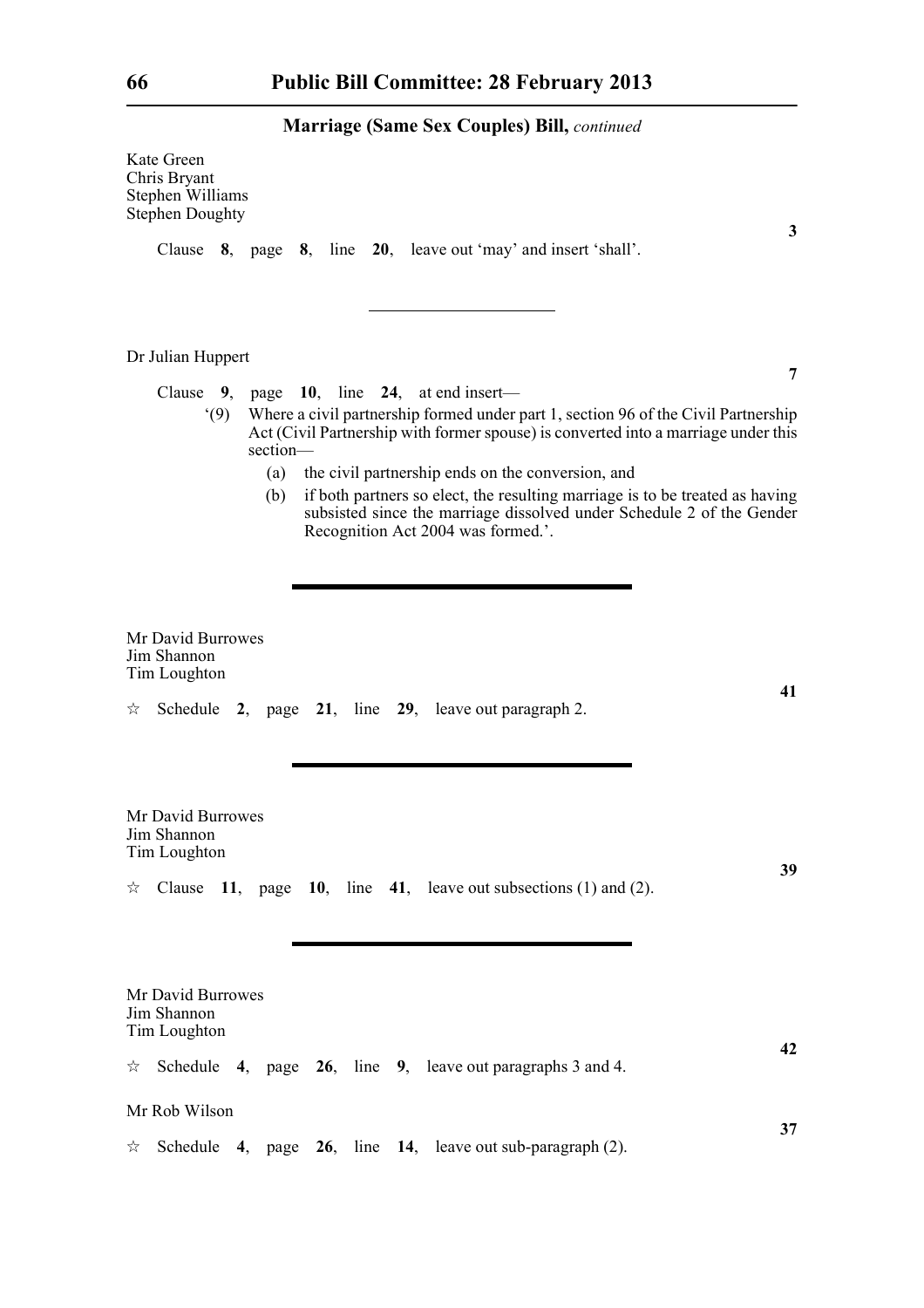|  | Mr Rob Wilson |  |  |
|--|---------------|--|--|
|--|---------------|--|--|

 $\approx$  Schedule **4**, page **26**, line **21**, leave out sub-paragraph (3).

#### Dr Julian Huppert

Schedule **5**, page **36**, leave out lines 10 to 37 and insert— 'Section 4 (successful applications): for subsections (2) and (3) substitute—

- "(2) The certificate is to be a full gender recognition certificate if—
	- (a) the applicant is not a civil partner and does not request an interim gender recognition certificate,
	- (b) or the applicant is a civil partner who does not request an interim gender recognition certificate and the Panel has decided to issue a full gender recognition certificate to the other party to the civil partnership.
- (3) The certificate is to be an interim gender recognition certificate if either—
	- (a) the applicant is a party to a protected civil partnership and the other party to the civil partnership has not made an application under section 1(1),
	- (b) the applicant is a party to a protected civil partnership and the Panel has decided not to issue a full gender recognition certificate to the other party to the civil partnership,
	- (c) or the applicant is party to a protected marriage, requests an interim gender recognition certificate and the application includes a statutory declaration of consent from the applicant's spouse.
- (3A) If a gender recognition panel issues a full gender recognition certificate under this section to an applicant who is a party to a marriage or civil partnership, the panel must give the applicant's spouse notice of the issue of the certificate.".'.

#### Dr Julian Huppert

Schedule **5**, page **39**, line **39**, leave out '(by virtue of section  $4(2)(b)$  or  $4A$ )'.

#### Hugh Bayley

Schedule **5**, page **40**, line **18**, at end insert—

*'Reinstatement of marriages annulled to permit a person to obtain a gender recognition certificate*

- 9A Schedule 4 (Effect on Marriage) at beginning insert:
	- (1) This section applies to a formerly married couple whose marriage was annulled in order to permit one or both partners to that marriage to obtain a full gender recognition certificate provided that:
		- (a) the marriage was annulled following the coming into force of the Gender Recognition Act 2004, and

**38**

**5**

# **6**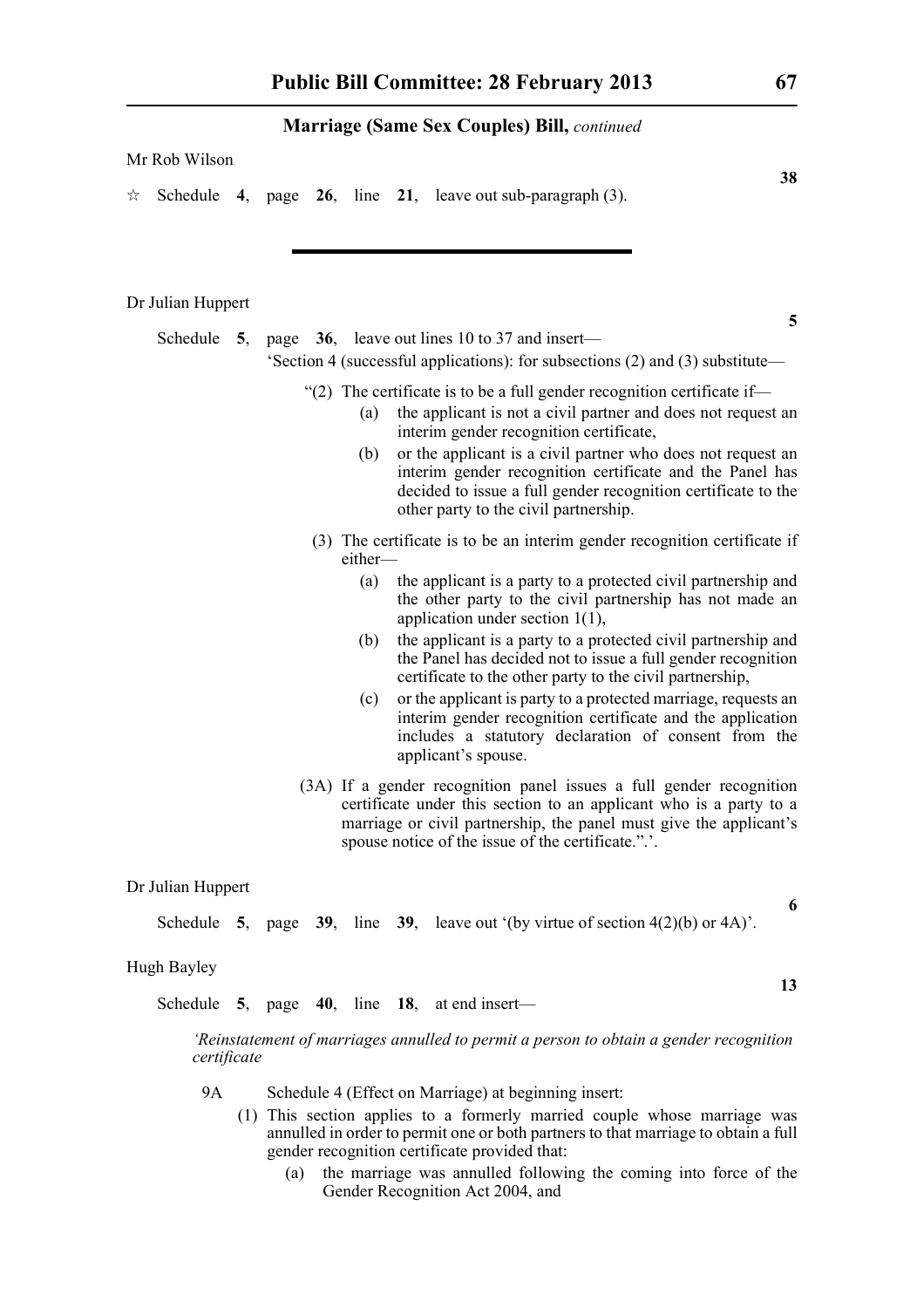- (b) the formerly married couple either:
	- (i) formed a civil partnership with each other within six months of the annulment of their marriage, and continue to maintain their civil partnership, or
	- (ii) have continued to live together in the same household since the annulment of their marriage, and
	- (iii) both partners to the former marriage give notice that they wish their marriage to be reinstated - with effect from the date that it was annulled.
- (2) When notice is given under section  $(1)(b)(iii)$ , the marriage shall be reinstated with effect from the date it was annulled.
- (3) In such circumstances the continuity of the marriage shall not be affected in any way and all legal rights that accrued to either party to that marriage will be reinstated - including the right to pensions, tax status in the UK, rights to property and inheritance.
- (4) In those cases where the couple subsequently formed a civil partnership, the civil partnership shall be set aside.
- (5) The couple whose marriage is reinstated shall be compensated from public funds for the costs they incurred in annulling the marriage, seperating their financial affairs, forming a civil parthership and in respect of their costs incurred in the UK or abroad as a result of the annulmen tof their marriage.".'.

Dr Julian Huppert

Schedule **5**, page **40**, leave out lines 30 to 31 and insert—

- '(a) the registration of qualifying marriages,
- (b) the registration of qualifying civil partnerships,
- (c) the issue of replacement marriage certificates displaying the new details of the parties to the marriage but maintaining the original date,
- (d) the issue of replacement birth certificates where the application is shown on the certificate, with the consent of the other parent named and—
	- (i) where the child has reached 16 years of age, the consent of the child to whom the birth certificate relates,
	- (ii) where the child has not yet reached the age of 16 years, the consent of the other parent named on the birth certificate, where present.'.

Hugh Bayley

Schedule **5**, page **41**, line **5**, after 'to', insert 'one or'.

Dr Julian Huppert

Schedule **7**, page **50**, line **37**, at end insert—

'(24A) Section 12 (grounds on which a marriage is voidable): omit paragraph (h).'.

**14**

**4**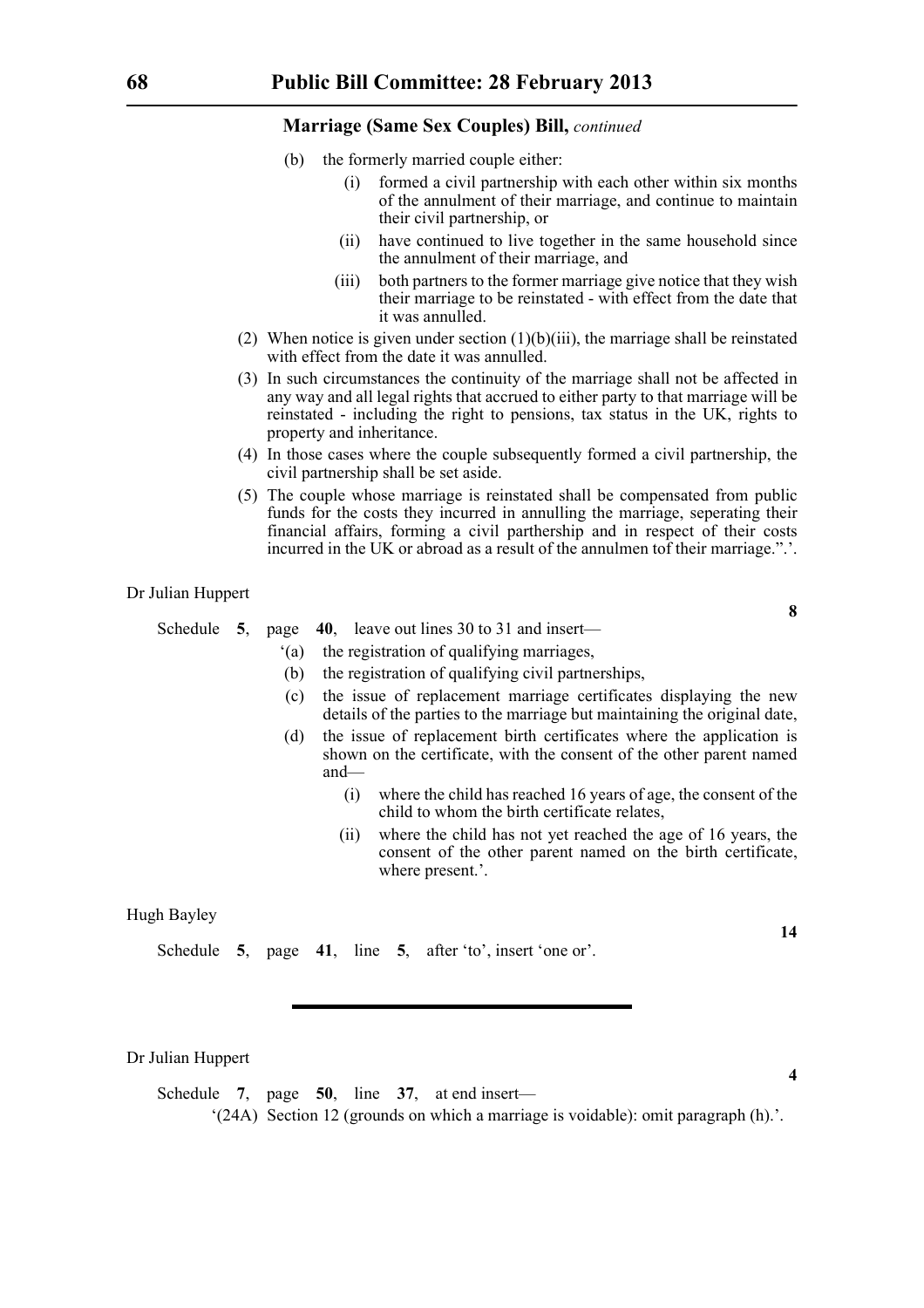| Mr David Burrowes<br>Tim Loughton<br>Jim Shannon |                                                                                                          |                                                                                                                                                                                                                                                           |  |  |                                                                                                                                                                                                                                                                                                                                          |  |
|--------------------------------------------------|----------------------------------------------------------------------------------------------------------|-----------------------------------------------------------------------------------------------------------------------------------------------------------------------------------------------------------------------------------------------------------|--|--|------------------------------------------------------------------------------------------------------------------------------------------------------------------------------------------------------------------------------------------------------------------------------------------------------------------------------------------|--|
|                                                  |                                                                                                          |                                                                                                                                                                                                                                                           |  |  | 30<br>Schedule 7, page $52$ , line $26$ , at end insert—                                                                                                                                                                                                                                                                                 |  |
|                                                  | 'Human Rights Act 1998. (c.42)                                                                           |                                                                                                                                                                                                                                                           |  |  |                                                                                                                                                                                                                                                                                                                                          |  |
| 42<br>43                                         | The Human Rights Act 1998 is amended as follows.<br>Section 6: after subsection 3 insert-                |                                                                                                                                                                                                                                                           |  |  |                                                                                                                                                                                                                                                                                                                                          |  |
|                                                  | (3A)                                                                                                     |                                                                                                                                                                                                                                                           |  |  | A "public authority" for the purposes of this section does not include<br>a relevant governing authority or relevant religious organisation in<br>respect of functions relating to giving any consent or to refusing to<br>give any consent provided for in sections 2, 4, 5, or 7 of the [Marriage<br>(Same Sex Couples)] Act 2013.".'. |  |
| Mr David Burrowes<br>Tim Loughton<br>Jim Shannon |                                                                                                          |                                                                                                                                                                                                                                                           |  |  |                                                                                                                                                                                                                                                                                                                                          |  |
| Schedule                                         |                                                                                                          |                                                                                                                                                                                                                                                           |  |  | 31<br>7, page $52$ , line $26$ , at end insert—                                                                                                                                                                                                                                                                                          |  |
| 42                                               |                                                                                                          |                                                                                                                                                                                                                                                           |  |  | The Education Act 1996 is amended as follows.                                                                                                                                                                                                                                                                                            |  |
| 43                                               | Section 403 (sex education: manner of provision), after subsection (1D)<br>$insert$ —                    |                                                                                                                                                                                                                                                           |  |  |                                                                                                                                                                                                                                                                                                                                          |  |
|                                                  | " $(1E)$                                                                                                 | For the purposes of subsection $(1A)$ , no school shall be under any duty<br>as a result of guidance issued, to promote or endorse any<br>understanding of the nature of marriage that is contrary to the<br>character and designation of the school.".'. |  |  |                                                                                                                                                                                                                                                                                                                                          |  |
| Mr David Burrowes<br>Tim Loughton<br>Jim Shannon |                                                                                                          |                                                                                                                                                                                                                                                           |  |  |                                                                                                                                                                                                                                                                                                                                          |  |
|                                                  |                                                                                                          |                                                                                                                                                                                                                                                           |  |  | 32<br>Schedule 7, page 52, line 26, at end insert-                                                                                                                                                                                                                                                                                       |  |
|                                                  | 'Public Order Act 1986                                                                                   |                                                                                                                                                                                                                                                           |  |  |                                                                                                                                                                                                                                                                                                                                          |  |
| 42<br>43                                         | (1) Section 29JA is amended as follows.<br>(2) For section 29JA there shall be subsituted the following— |                                                                                                                                                                                                                                                           |  |  |                                                                                                                                                                                                                                                                                                                                          |  |
|                                                  |                                                                                                          |                                                                                                                                                                                                                                                           |  |  |                                                                                                                                                                                                                                                                                                                                          |  |

"29JA Protection of freedom of expression (sexual orientation) In this Part, for the avoidance of doubt, the discussion or criticism of sexual conduct or practices or the urging of persons to refrain from or modify such conduct or practices or the discussion or criticism of same-sex marriage shall not be taken of itself to be threatening or intend to stir up hatred.".'.

Mr David Burrowes Tim Loughton Jim Shannon

> Schedule **7**, page **52**, line **26**, at end insert— '42 (1) Section 89 (interpretation and exceptions): After subsection (1) insert—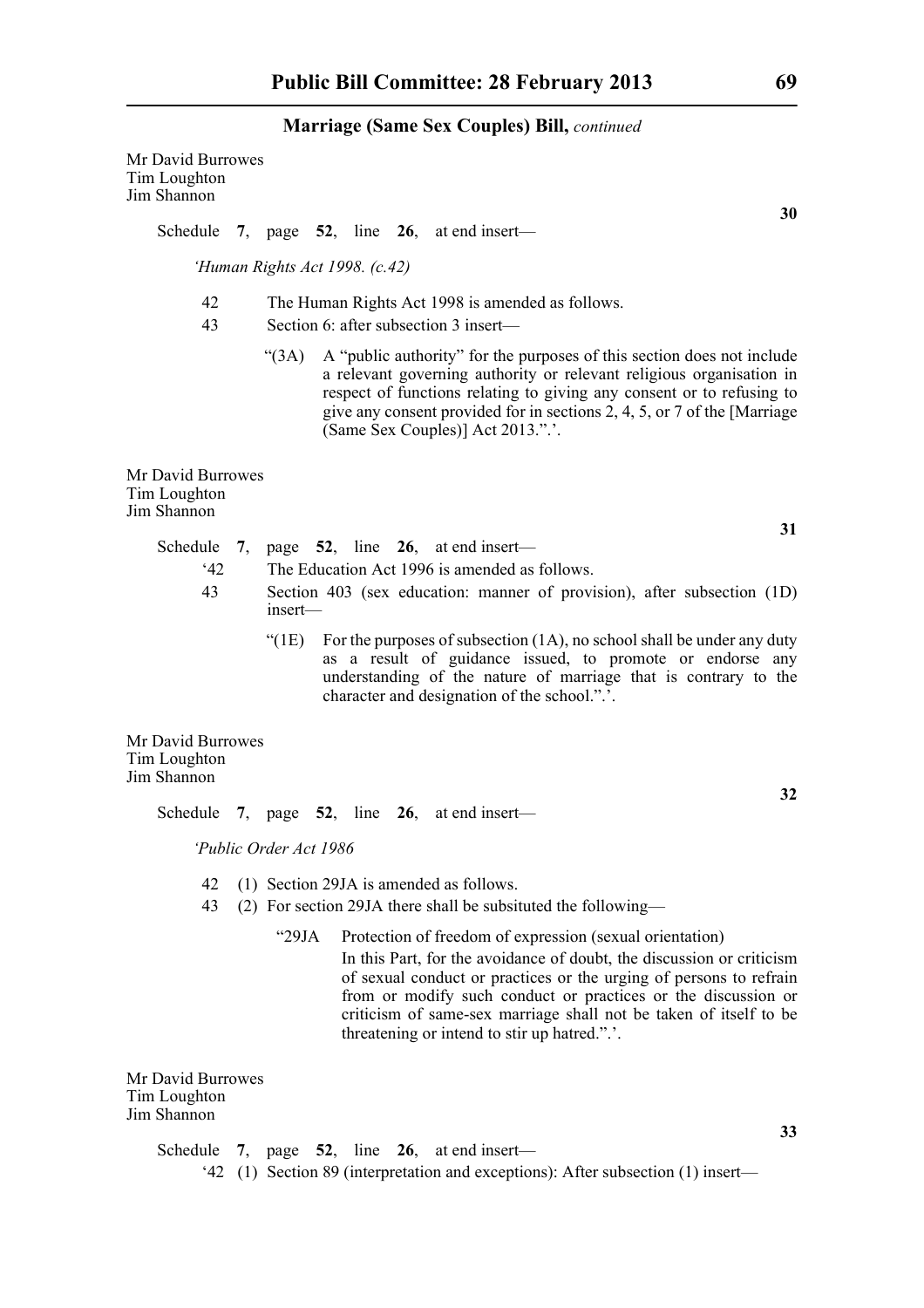"(1A) For the avoidance of doubt, the discussion or criticism of sexual conduct or practices or the discussion or criticism of same-sex marriage shall not be taken of iteslf to be discrimination for the purposes of section 85.".'.

#### Mr David Burrowes Jim Shannon Tim Loughton

- $\forall$  Clause **15**, page **12**, line **11**, leave out subsections (2) and (3) and insert—
	- '(2) The following subordinate legislation may not be made unless a draft of the statutory instrument containing the legislation has been laid before, and approved by resolution of, each House of Parliament—
		- (a) an order under section 8;
		- (b) an order under section  $14(1)$  or  $(2)$ ;
		- (c) an order under paragraph 1 or 2 of Schedule 2;
		- (d) an order under section  $11(5)(c)$ ;
		- (e) an order under paragraph 2 of Schedule 2;
		- (f) an order under paragraph 24 of Schedule 4.
	- (2A) Before the Secretary of State makes an order under subsection (2) he must consult such other persons as appear to him to be likely to be affected by his proposals.
	- (2B) If, following consultation under the provisions in subsection (2A), the Secretary of State proposes to make an order under subsection (2) he must lay before each House of Parliament a document which—
		- (a) explains his proposals;
		- (b) sets them out in the form of a draft order; and
		- (c) gives details of consultation under subsection (2A).
	- (2C) Where a document relating to proposals is laid before Parliament under subsection (2B), no draft of an order under subsection (2) to give effect to the proposals (with or without modifications) is to be laid before Parliament until after the expiry of the period of 60 days beginning with the day on which the document was laid.
	- (2D) In calculating the period mentioned in subsection (2C) no account is to be taken of any time during which—
		- (a) Parliament is dissolved or prorogued; or
		- (b) either House is adjourned for more than four days.
	- (2E) In preparing a draft order under subsection (2) the Secretary of State must consider any representations made during the period mentioned in subsection (2C).
	- (2F) A draft order under subsection (2) which is laid before Parliament must be accompanied by a statement of the Secretary of State giving details of—
		- (a) any representations considered in accordance with subsection (2E); and
		- (b) any changes made to the proposals contained in the document laid before Parliament under subsection (2B).'.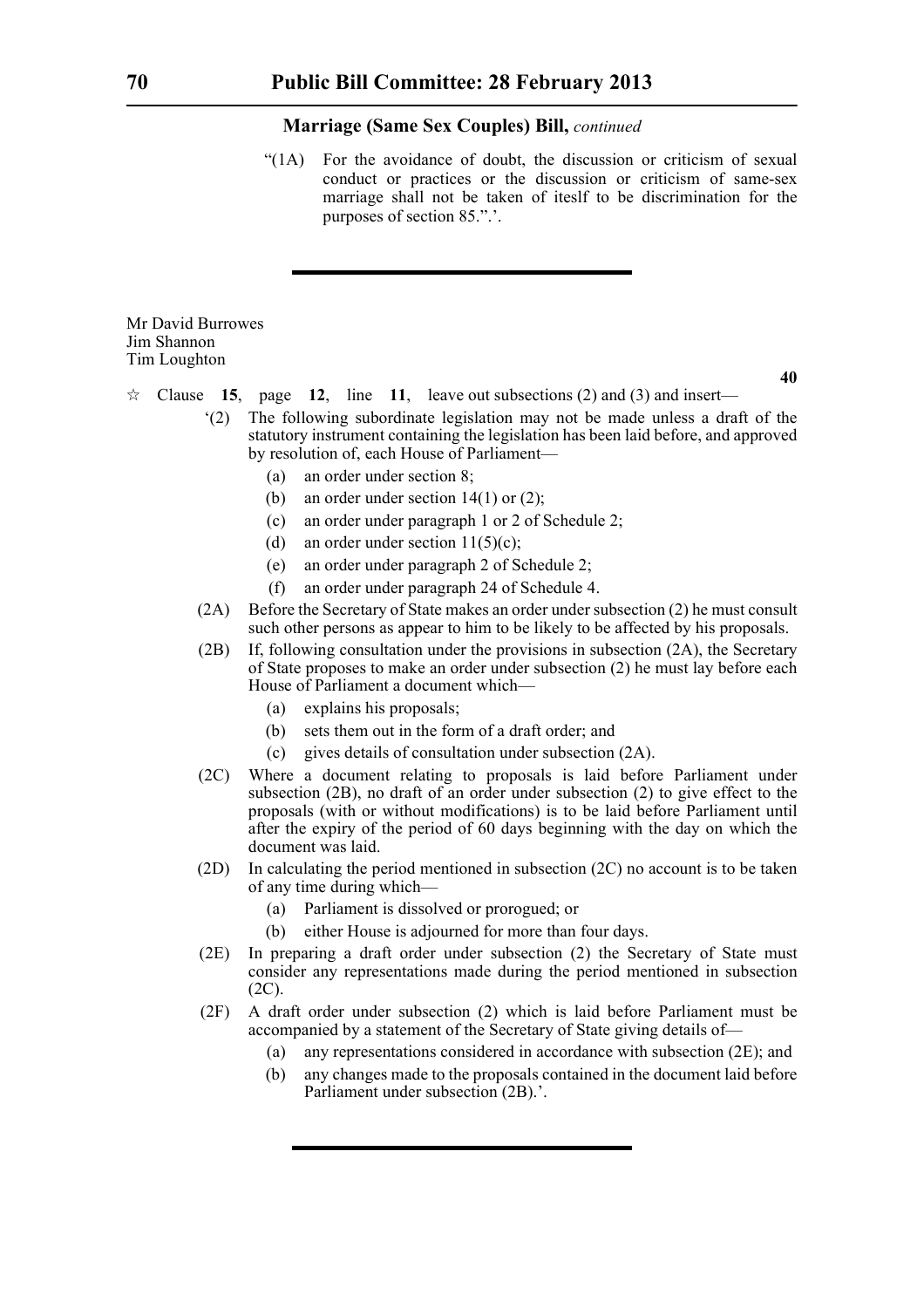*NEW CLAUSES*

*Part 1 of the Civil Partnership Act 2004*

Mr Rob Wilson Dr Julian Huppert Greg Mulholland Stephen Williams Charlotte Leslie

To move the following Clause:—

- '(1) Part 1 of the Civil Partnership Act 2004 is amended as follows.
- (2) In section 1, subsection (1), leave out "of the same sex".'.

*Part 2 of the Civil Partnership Act 2004*

Mr Rob Wilson Dr Julian Huppert Greg Mulholland Stephen Williams Charlotte Leslie

To move the following Clause:—

- '(1) Part 2 of the Civil Partnership Act 2004 is amended as follows.
- (2) In section 3, subsection (1), after "if—", leave out—
	- "(a) they are not of the same sex".'.

*Marriages according to usages of approved organisations*

Dr Julian Huppert Stephen Williams Kelvin Hopkins

To move the following Clause:—

'(1) In the Marriage Act 1949, after section 47, insert the following section—

#### **"47A Marriages according to usages of approved organisations**

- (1) The Registrar General may by certificate approve organisations to solemnise marriages according to their usages provided that any such organisation—
	- (a) is a registered charity concerned with advancing or practising a religion or belief, including a non-religious belief;

**NC1**

**NC2**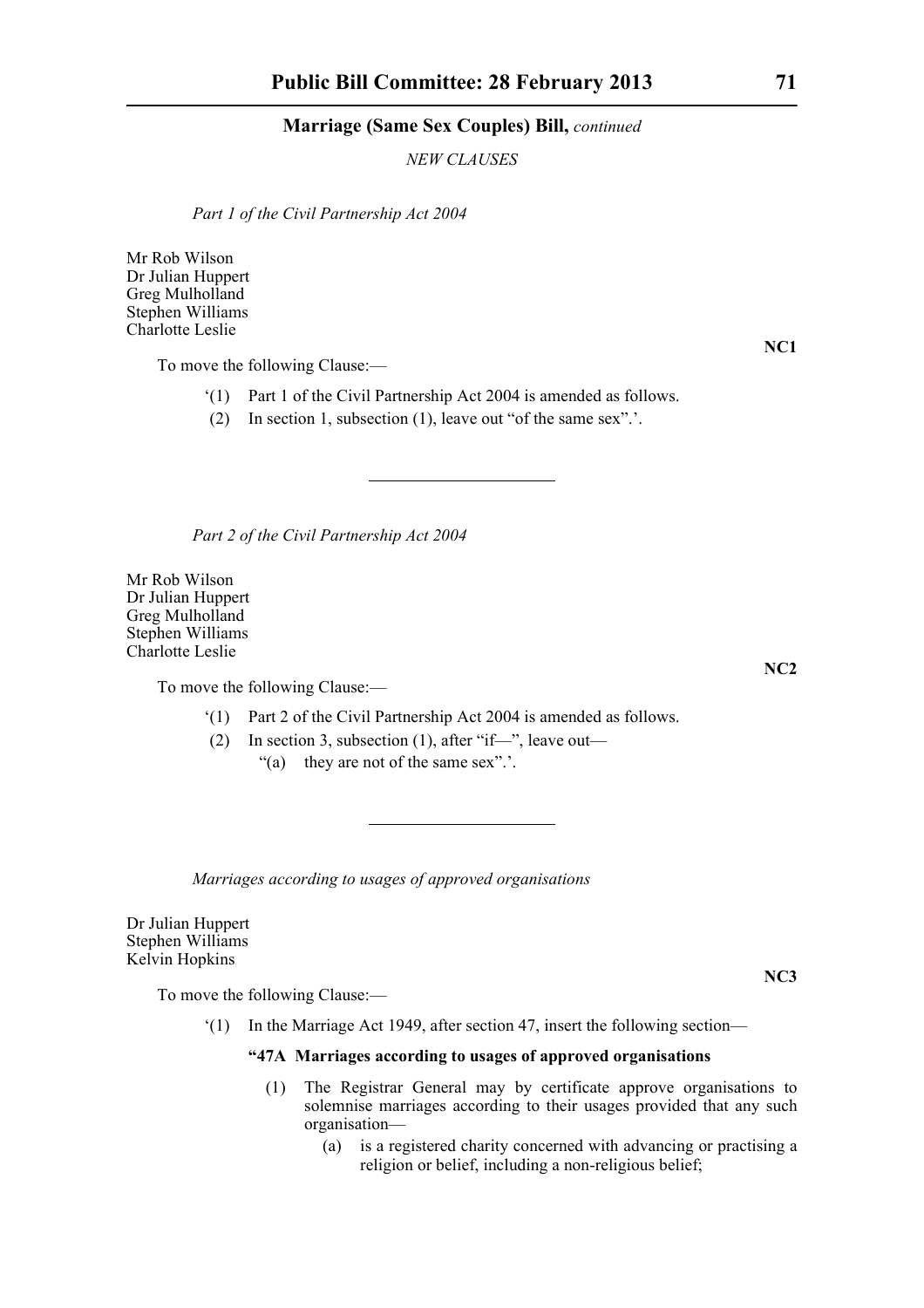- (b) does not possess or have the use of any registered place of worship; and
- (c) appears to the Registrar General to be of good repute.
- (2) In the certificate referred to in subsection (1) the Registrar General shall designate an officer of the organisation ("the principal officer") to appoint persons for stated periods of time to act as registering officers on behalf of the organisation, and may impose such conditions as seem to him or her to be desirable relative to the conduct of marriages by the organisation and to the safe custody of marriage register books.
- (3) The principal officer shall, within the prescribed time and in the prescribed manner, certify the names and addresses of the persons so appointed to the Registrar General and to the superintendent registrars of the registration districts in which such persons live, together with such other details as the Registrar General shall require.
- (4) A marriage shall not be solemnised according to the usages of an approved organisation until duplicate marriage register books have been supplied by the Registrar General under Part IV of this Act to the registering officers appointed to act on behalf of the organisation.
- (5) If the Registrar General is not satisfied with respect to any registering officer of the approved organisation that sufficient security exists for the safe custody of marriage register books, he or she may in his or her discretion suspend the appointment of that registering officer.
- (6) A marriage to which this section applies shall be solemnised with open doors in the presence of either—
	- (a) a registrar of the registration district in which the marriage takes place; or
	- (b) a registering officer appointed under subsection (2) whose name and address have been certified in accordance with subsection (3) and of two witnesses;

and the persons to be married shall make the declarations and use the form of words set out in subsection (3) or (3A) of section 44.

- (7) A marriage solemnised according to the usages of an approved organisation shall not be valid unless there is produced to the superintendent registrar, at the time when notice of marriage is given, a certificate signed by the principal officer or a registering officer of the approved organisation that each person giving notice of marriage is a member of the said organisation.
- (8) A certificate under subsection (7) shall be for all purposes conclusive evidence that any person to whom it relates is authorised to be married according to the usages of the said organisation and the entry of the marriage in a marriage register book under Part IV of this Act, or a certified copy thereof made under the said Part IV, shall be conclusive evidence of the production of such a certificate.".
- (2) Schedule [Consequential amendments—Marriage according to usages of approved organisations] has effect.'.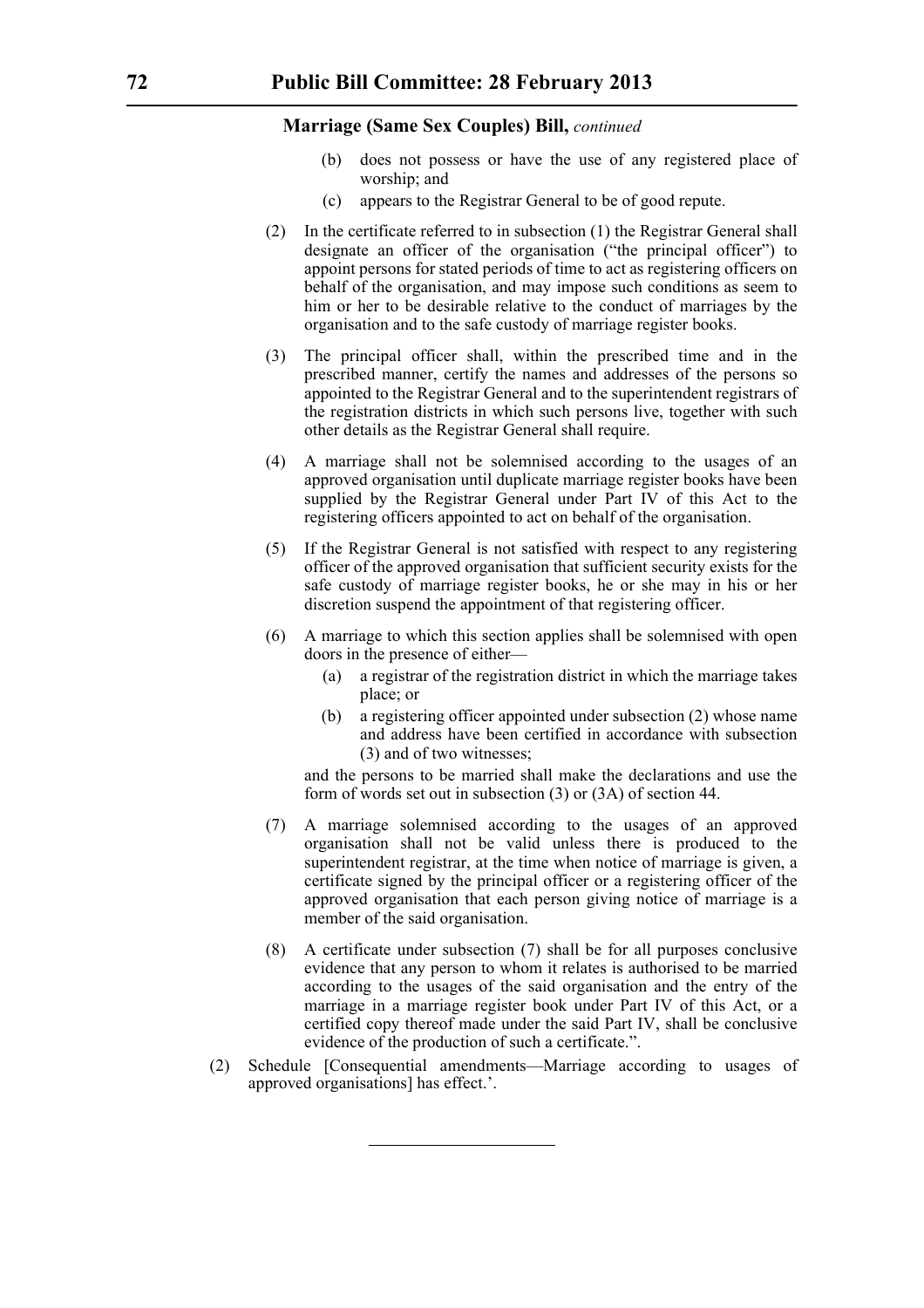*Civil partnerships for opposite sex couples*

#### Hugh Bayley

To move the following Clause:—

- '(1) Any couple of opposite sex who are entitled to marry may instead apply for and be granted a civil partnership in the same way as a same sex couple under the Civil Partnership Act 2004.
- (2) Section 9 of this Act shall apply to the conversion of a marriage into a civil partnership as it does to conversion of civil partnership into a marriage.'.

*Conscientious objection*

Mr David Burrowes Tim Loughton Jim Shannon

To move the following Clause:—

- '(1) No person shall be under any duty, whether by contract or by statutory or other legal requirement, to conduct a marriage to which he has a concientious objection.
- (2) For the purposes of this section, a "conscientious objection" exists where the refusal to conduct a marriage is only that it concerns a same sex couple, and is based on the person's sincerely held religious or other beliefs.
- (3) This section is without prejudice to the duty of a registration authority to ensure that there is a sufficient number of registrars and superintendent registrars for its area to carry out in that area the functions of registrars and superintendents.
- (4) In any legal proceedings the burden of proof of conscientious objection shall rest on the person claiming to rely on it.'.

*Existing charitable trust deeds*

Mr David Burrowes Tim Loughton Jim Shannon

To move the following Clause:—

'A charitable trust deed which includes in its objects, directly or indirectly, the promotion of marriage or the provision of marriage counselling is not extended by this Act to marriages of same-sex couples.'.

**NC4**

**NC5**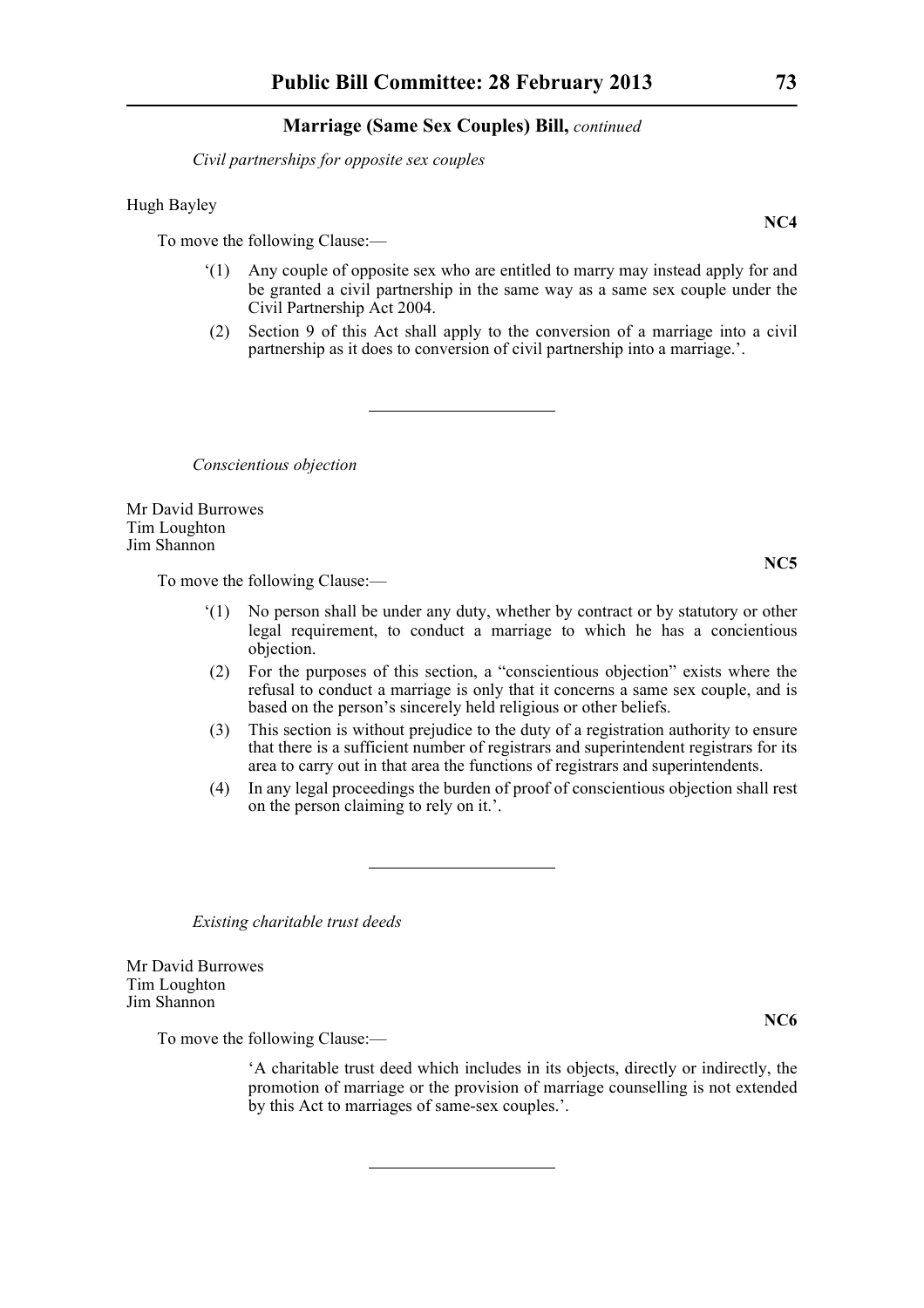*Education: Parental right of withdrawal*

Mr David Burrowes Tim Loughton Jim Shannon

To move the following Clause:—

'In the event that a school teaches about same-sex marriage in a way which conflicts with the beliefs of a parent, that parent shall have a right to withdraw their child from the lesson or lessons in which that teaching takes place, regardless of whether the lesson is deemed to constitute sex education.'.

*Part 2 of the Civil Partnership Act 2004—adultery*

Charlotte Leslie

To move the following Clause:—

- '(1) Part 2 of the Civil Partnership Act 2004 is amended as follows.
- (2) In section 44, subsection (5), at end add—
	- "(e) that the respondent has committed adultery and the applicant finds it intolerable to live with the respondent.".'.

*Part 2 of the Civil Partnership Act 2004—non-consummation*

Charlotte Leslie

To move the following Clause:—

- '(1) Part 2 of the Civil Partnership Act 2004 is amended as follows.
- (2) In section 50, subsection (1), at end insert—
	- "(f) the Civil Partnership has not been consummated owing to the incapacity of either party to consummate it;
	- (g) the Civil Partnership has not been consummated owing to the wilful refusal of the respondent to consummate it.".'.

**NC7**

**NC8**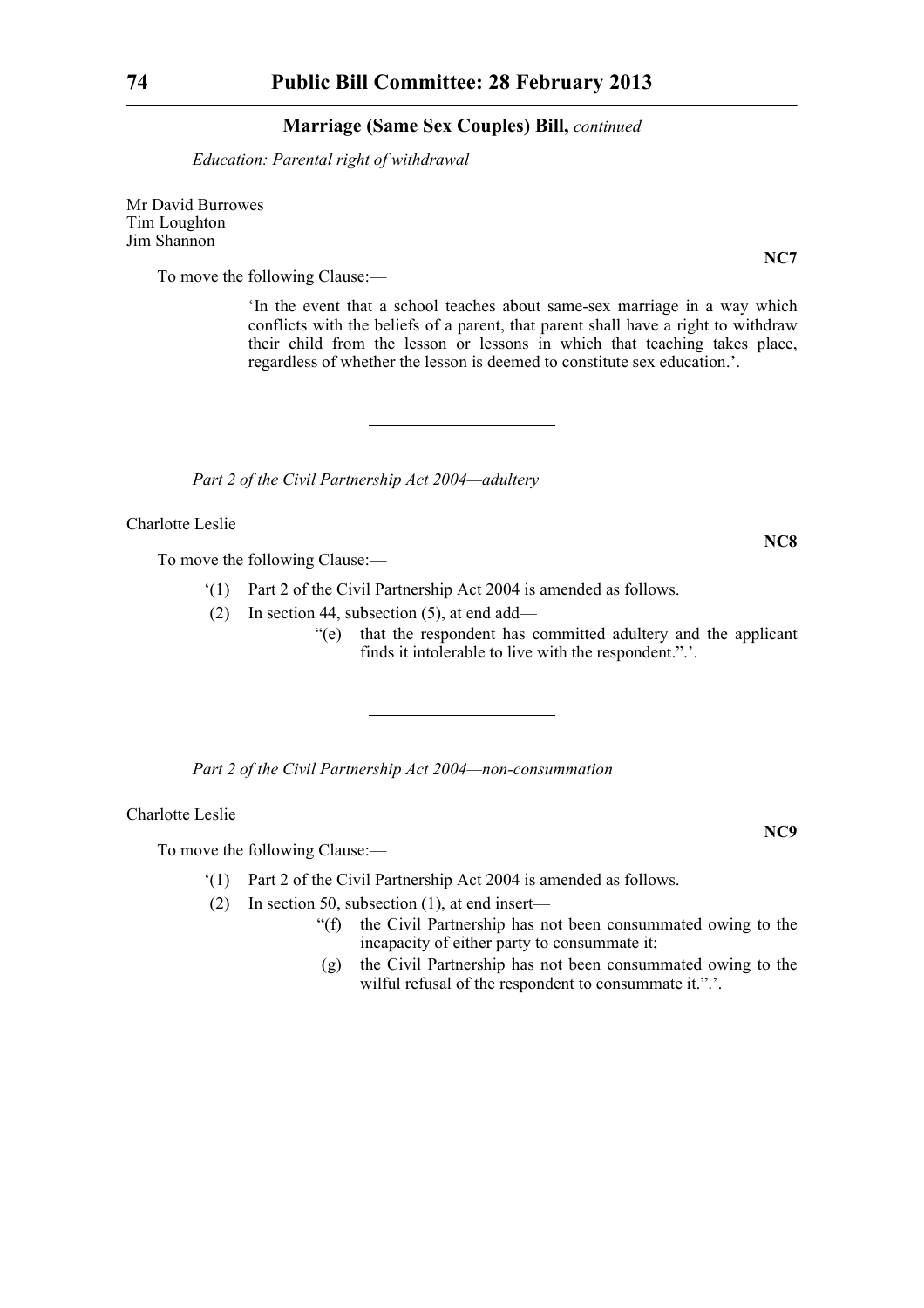*Part 2 of the Equality Act 2010—belief about the nature of marriage*

#### Charlotte Leslie

To move the following Clause:—

- '(1) Part 2 of the Equality Act 2010 is amended as follows.
- (2) In section 4, at end add—
- (3)

"belief about the nature of marriage".

- (4) After section 12 insert the following clause—
	- "(12A) In relation to the protected characteristic of belief about the nature of marriage—
		- (a) a reference to a person who has a particular protected characteristic is a reference to a person who holds a particular belief about the nature of marriage;
		- (b) a reference to persons who share a protected characteristic is a reference to persons who hold the same belief about the nature of marriage.".'.

*The Equality Act 2010*

#### Mr Rob Wilson

To move the following Clause:—

- '(1) The Equality Act 2010 is amended as follows.
- (2) In section 149, after subsection 9, insert—
	- "(10) No person shall suffer any detriment in respect of his opposition to same sex marriage or the reasonable expression thereof, where that person's opposition to same sex marriage is—
		- (a) motivated by his conscience; or
		- (b) motivated by his deeply and genuinely held religious or philosophical beliefs.".'.

**NC10**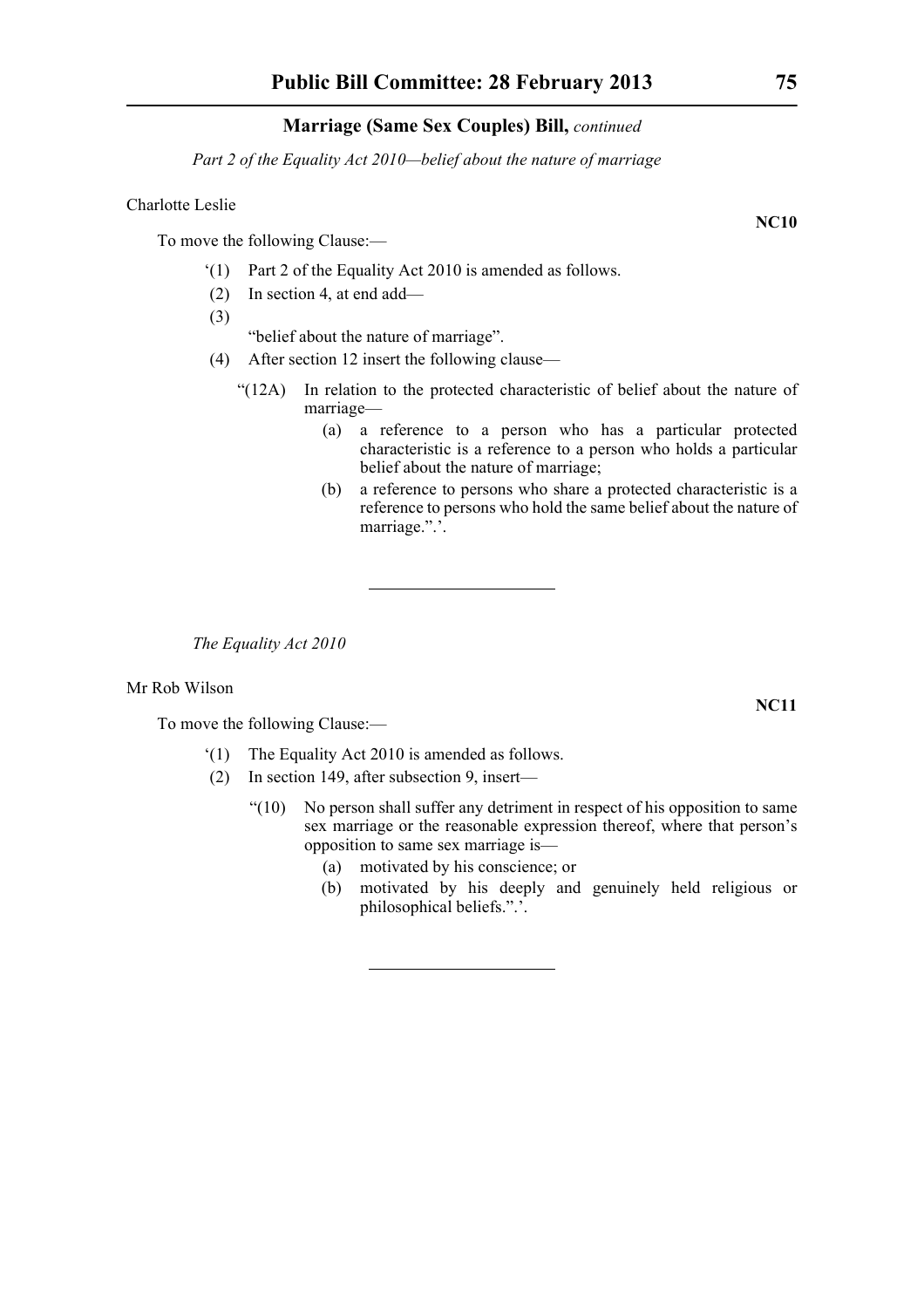*Registrars of marriages of same sex couples*

Mr Rob Wilson

To move the following Clause:—

'(1) It is the duty of each registration authority to ensure that there is a sufficient number of registrars for its area to carry out in that area the functions of a registrar in respect of marriages of same sex couples.'.

*The Human Rights Act 1998*

Mr Rob Wilson Tim Loughton

**NC13**

 $\hat{\mathbb{R}}$  To move the following Clause:—

'In section 13 of the Human Rights Act 1998 insert—

"(2A) No duty to solemnize the marriage of a same sex couple according to the rites of the Church of England shall be created by virtue of this Act or the schedules thereto.".'.

*NEW SCHEDULE*

Dr Julian Huppert Kelvin Hopkins Stephen Williams

**NS1**

To move the following Schedule:—

#### 'CONSEQUENTIAL AMENDMENTS—MARRIAGE ACCORDING TO USAGES OF APPROVED ORGANISATIONS

The following amendments are made to the Marriage Act 1949—

- (1) In section 26 (marriages which may be solemnised on authority of superintendent registrar's certificate) in subsection (1) after paragraph (c) there is inserted—
	- "(ca) a marriage conducted under the auspices of an approved organisation;".
- (2) In section 35 (marriages in registration district in which neither party resides) after "the Society of Friends" there is inserted "or of an approved organisation".
- (3) In section 43 (appointment of authorised persons) in subsection (3) after "the Society of Friends" there is inserted "or of an organisation authorised by the Registrar General under section 47A".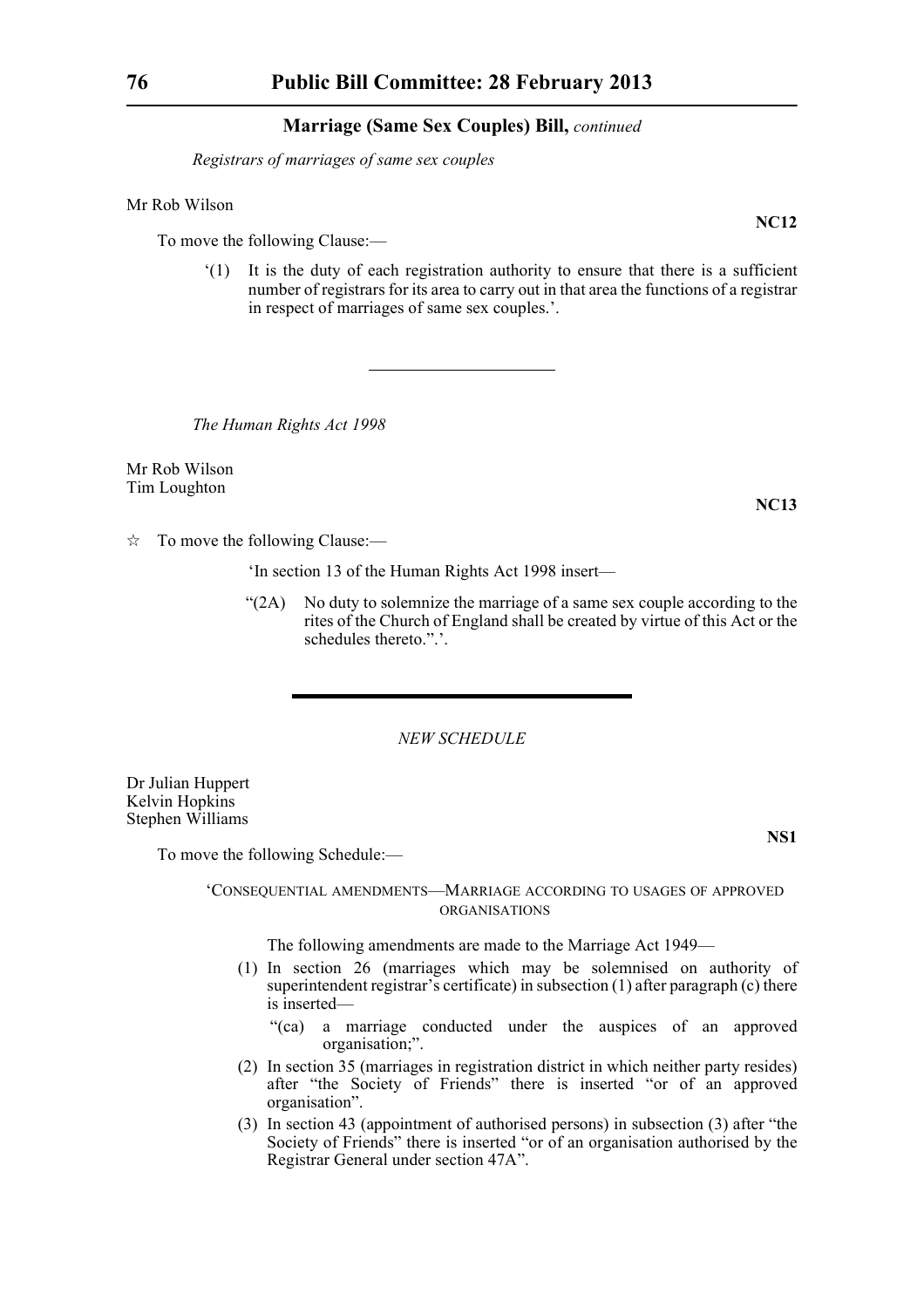- (4) In section 50 (person to whom certificate to be delivered), in subsection (1) after paragraph (d) there is inserted—
	- "(da) if the marriage is to be solemnised according to the usages of an approved organisation, a registering officer of that organisation".
- (5) After section 52, the following section is inserted—

#### **"52A Interpretation**

In this Part of this Act "approved organisation" has the meaning given to it in section 67.".

- (6) In section 53 (persons by whom marriages are to be registered), after paragraph (b) there is inserted—
	- "(ba) in the case of a marriage solemnised according to the usages of an approved organisation, a registered officer of that organisation;".
- (7) In section 54 (provision of marriage register books by Registrar General), in subsection (1) after the words "the Society of Friends," there is inserted "registering officer of every approved organisation".
- (8) In section 55 (manner of registration of marriages)—
	- (a) in subsection (1) after the words "the Society of Friends" there is inserted "or of an approved organisation"; and
	- (b) in subsection (1)(b) after the words "the Society of Friends" there is inserted "or of an approved organisation" and after the words "the said Society" there is inserted "or organisation".
- (9) In section 57 (quarterly returns to be made to superintendent registrar), in subsection (1) after the words "the Society of Friends" there is inserted "or of an approved organisation".
- (10) In section 59 (custody of register books) after the words "the Society of Friends" there is inserted "or of an approved organisation".
- (11) In section 60 (filled register books) in subsection (1), paragraph (b), after the words "registering officer of the Society of Friends" there is inserted "or of an approved organisation"; after the words "members of the Society of Friends" there is inserted "or of the said organisation", and after the words "the said Society" there is inserted "or organisation".
- (12) In section 63 (searches in register books) after the words "the Society of Friends" there is inserted "or of an approved organisation".
- (13) In section 67 (interpretation of Part IV), there are inserted in the list of definitions the following—
	- ""approved organisation" means an organisation approved by the Registrar General under section 47A of this Act;" and
	- ""registering officer of an approved organisation" means a person whom the principal officer of the said organisation certifies in writing under his or her hand to the Registrar General to be a registering officer in England or Wales of that organisation;";
	- and in the definition of "superintendent registrar" after paragraph (b) insert—
	- "(ba) in the case of a marriage registered by a registering officer of an approved organisation, the superintendent registrar of the registration district which is assigned by the Registrar General to that registering officer;".
- (14) In section 75 (offences relating to solemnisation of marriages) in subsection (1), paragraph (a), after the words "the Society of Friends" there is inserted "or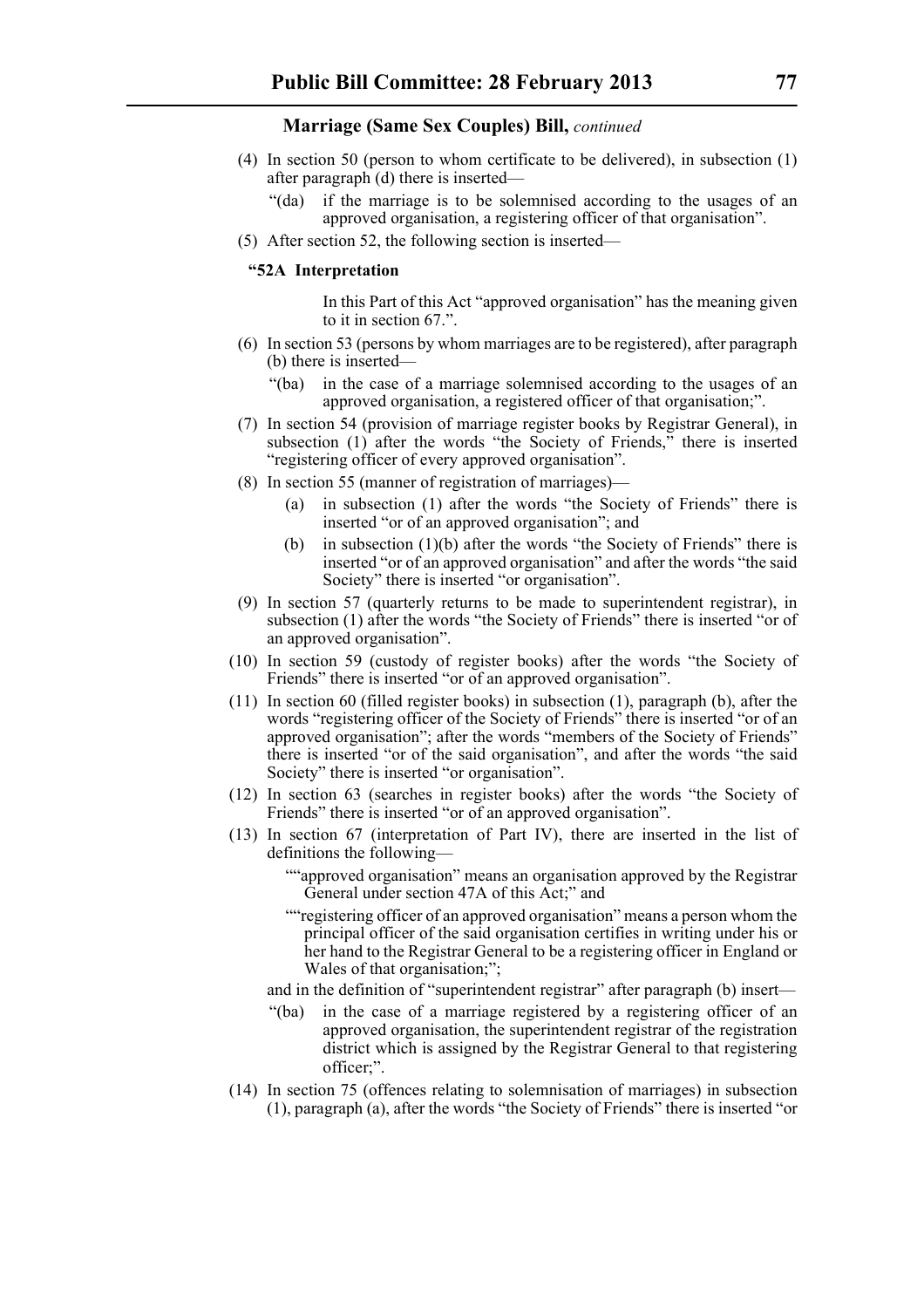of an approved organisation"; and in subsection (2), paragraph (a), after the words "the Society of Friends" there is inserted "or of an approved organisation".'.

Dr Julian Huppert Stephen Williams

**1**

Title, line **4**, after 'overseas', insert 'to permit the Registrar General to permit certain charitable organisations to solemnise marriages.'.

#### ORDER OF THE HOUSE [5 FEBRUARY 2013]

That the following provisions shall apply to the Marriage (Same Sex Couples) Bill:

#### *Committal*

1. The Bill shall be committed to a Public Bill Committee.

#### *Proceedings in Public Bill Committee*

- 2. Proceedings in the Public Bill Committee shall (so far as not previously concluded) be brought to a conclusion on 12 March 2013.
- 3. The Public Bill Committee shall have leave to sit twice on the first day on which it meets.

#### *Consideration and Third Reading*

- 4. Proceedings on Consideration and Third Reading shall be taken in two days in accordance with the following provisions of this Order.
- 5. Proceedings on Consideration shall (so far as not previously concluded) be brought to a conclusion one hour before the moment of interruption on the second day.
- 6. Proceedings on Third Reading shall (so far as not previously concluded) be brought to a conclusion at the moment of interruption on the second day.
- 7. Standing Order No. 83B (Programming committees) shall not apply to proceedings on Consideration and Third Reading.

#### *Other proceedings*

8. Any other proceedings on the Bill (including any proceedings on consideration of Lords Amendments or on any further messages from the Lords) may be programmed.

#### ORDER OF THE COMMITTEE [12 FEBRUARY 2013]

That—

- (1) the Committee shall (in addition to its first meeting at 8.00 am on Tuesday 12 February) meet—
	- (a) at 2.00 pm on Tuesday 12 February;
	- (b) at 11.30 am and 2.00 pm on Thursday 14 February;
	- (c) at 8.55 am and 2.00 pm on Tuesday 26 February;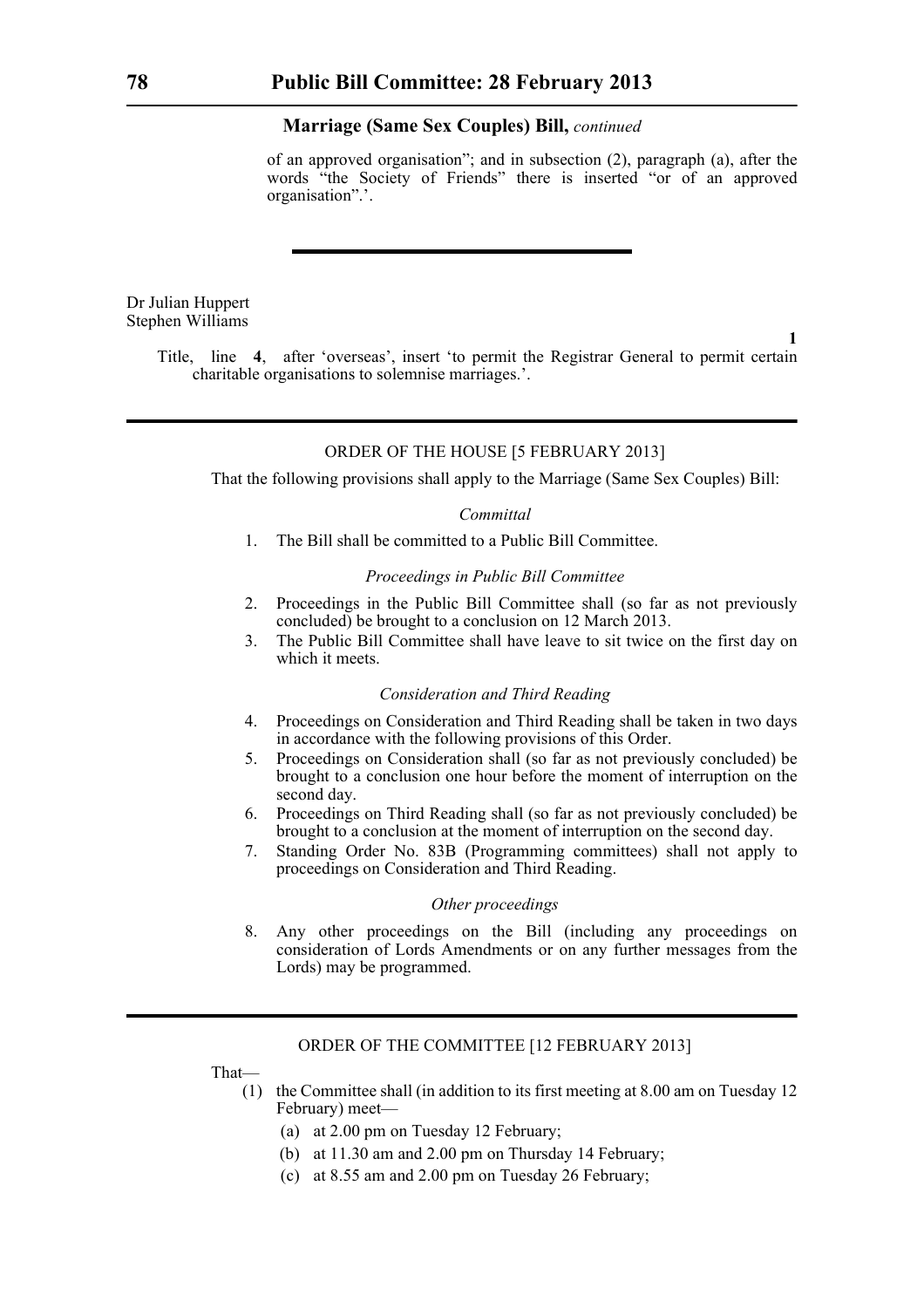- (d) at 11.30 am and 2.00 pm on Thursday 28 February;
- (e) at 8.55 am and 2.00 pm on Tuesday 5 March;
- (f) at 11.30 am and 2.00 pm on Thursday 7 March; and
- (g) at 8.55 am and 2.00 pm on Tuesday 12 March;
- (2) the Committee shall hear oral evidence in accordance with the following Table;

### **TABLE**

| Date                 | Time                                     | Witness                                                                                                                          |
|----------------------|------------------------------------------|----------------------------------------------------------------------------------------------------------------------------------|
| Tuesday 12 February  | Until no later than<br>$9.00$ am         | Department for Culture,<br>Media and Sport;<br>Department for Education                                                          |
| Tuesday 12 February  | Until no later than<br>9.45 am           | The Church of England                                                                                                            |
| Tuesday 12 February  | Until no later than<br>10.30 am          | The Catholic Bishops'<br>Conference of England and<br>Wales                                                                      |
| Tuesday 12 February  | Until no later than<br>11.00 am          | The Church in Wales                                                                                                              |
| Tuesday 12 February  | Until no later than<br>11.25 am          | Lord Pannick QC; Baroness<br>Kennedy of the Shaws QC                                                                             |
| Tuesday 12 February  | Until no later than<br>$3.00 \text{ pm}$ | Stonewall; Lesbian and Gay<br>Foundation; Gender<br><b>Identity Research and</b><br><b>Education Society</b>                     |
| Tuesday 12 February  | Until no later than<br>3.45 pm           | Liberal Judaism; Board of<br>Deputies of British Jews                                                                            |
| Tuesday 12 February  | Until no later than<br>4.15 pm           | Out4Marriage                                                                                                                     |
| Tuesday 12 February  | Until no later than<br>4.45 pm           | Coalition for Marriage                                                                                                           |
| Tuesday 12 February  | Until no later than<br>5.15 pm           | Professor Julian Rivers,<br>University of Bristol Law<br>School                                                                  |
| Thursday 14 February | Until no later than<br>12.15 pm          | The Religious Society of<br>Friends (Quakers in<br>Britain); the General<br>Assembly of Unitarian and<br>Free Christian Churches |
| Thursday 14 February | Until no later than<br>$1.00 \text{ pm}$ | The Methodist Church; the<br><b>United Reformed Church</b>                                                                       |
| Thursday 14 February | Until no later than<br>2.45 pm           | Liberty; Equality and<br>Human Rights<br>Commission; The Co-<br>operative Group                                                  |